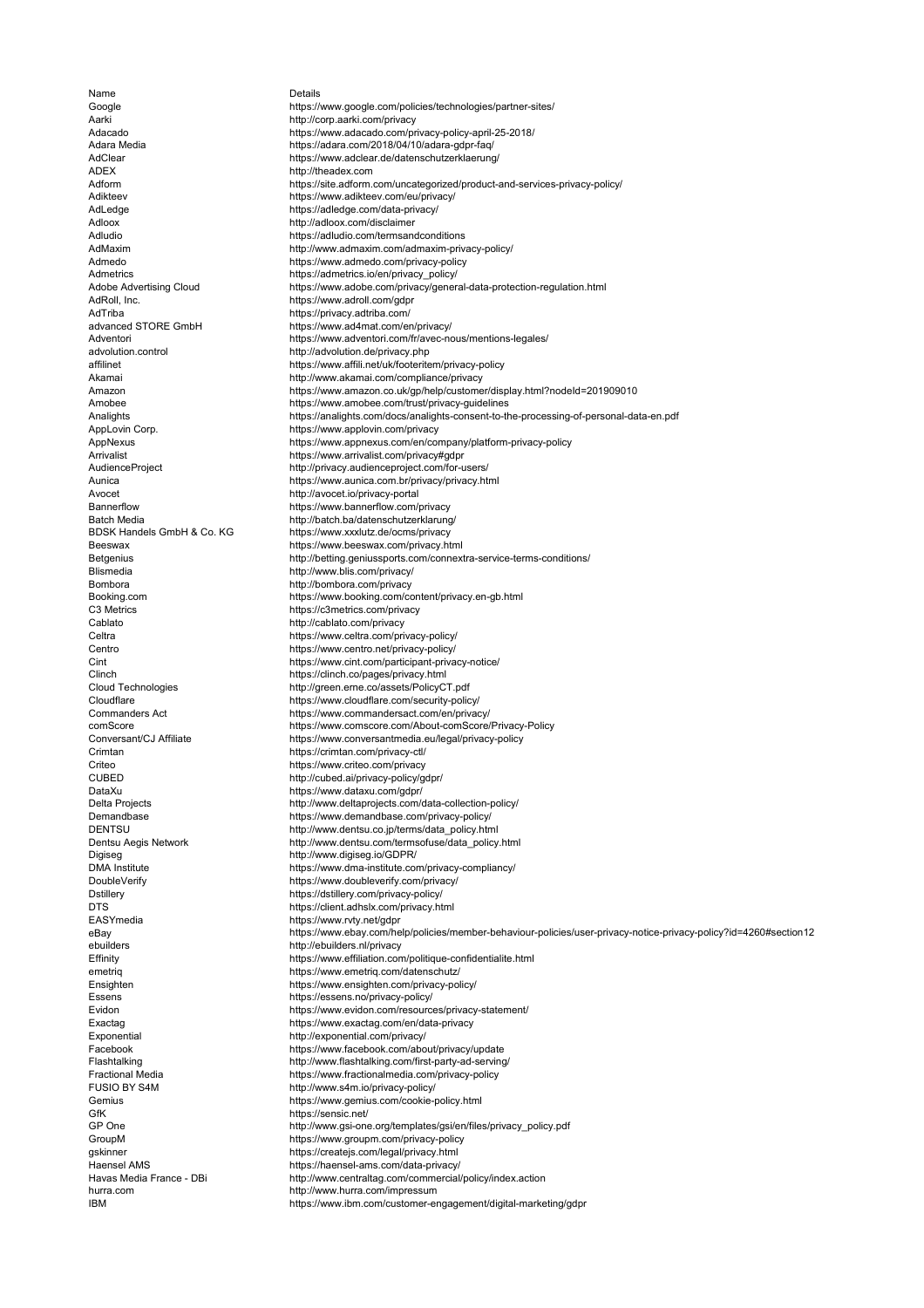IPONWEB MSI-ACI<br>Nano Interactive OTTO PERMODO Platform161 PMG<br>Protected Media Relay42<br>Remerge SFR<br>Sift Media Impact https://impact.com/privacy-policy/ Index Exchange http://www.indexexchange.com/privacy/ Infectious Media **https://impressiondesk.com/**<br>Innovid http://www.innovid.com/priva Innovid Innovid and the method of the method of the method of the method of the method of the method of the method of the method of the method of the method of the method of the method of the method of the method of the me intelliAd<br>Interpublic Group https://www.intelliad.de/datenschutz<br>Interpublic.com/privacy-Jivox http://www.jivox.com/privacy/ LifeStreet http://www.lifestreet.com/privacy<br>
Liftoff intervalses://liftoff.io/privacy-policy/ Liftoff https://liftoff.io/privacy-policy/<br>
LiveRamp https://liveramp.com/service-LoopMe https://loopme.com/privacy/<br>
Lotame https://www.lotame.com/abc MainADV http://www.mainad.com/privacy-policy Manage.com https://www.manage.com/privacy-policy/ Marketing Science Consulting Group, Inc. http://mktsci.com/privacy\_policy.htm MBR Targeting Gmbh https://privacy.mbr-targeting.com Mobitrans http://www.mobitrans.net/privacy-policy/ Mobpro **http://mobpro.com/privacy.html**<br>Moloco Ads **http://www.molocoads.com/privacy.html** Nano Interactive http://www.nanointeractive.com/privacy<br>Navegg and https://www.navegg.com/en/privacy-pol Netflix http://www.netflix.com/google-3PAS-info<br>https://www.nicequest.com/us/privacy Netquest **https://www.nicequest.com/us/privacy**<br>Neuralone https://web.neural.one/privacy-policy/ Neuralone https://web.neural.one/privacy-policy/<br>Neustar https://www.home.neustar/privacy Neustar https://www.home.neustar/privacy<br>Nielsen http://www.nielsen.com/us/en/priva numberly http://ads.1000mercis.com/us.html On Device Research https://ondeviceresearch.com/GDPR OneTag<br>
OpenX Technologies<br>
OpenX Technologies<br>
OpenX Technologies<br>
OpenX Technologies Optomaton<br>
Oracle Data Cloud<br>
Oracle Data Cloud<br>
http://optomaton.com/privacy.html<br>
https://www.oracle.com/legal/priva Pixalate http://www.pixalate.com/privacypolicy/ Quantcast https://www.quantcast.com/privacy/ Rackspace http://www.rackspace.com/gdpr<br>Rakuten Marketing https://rakutenmarketing.com/le Remerge http://remerge.io/privacy-policy.html<br>Resonate https://www.resonate.com/privacy-policy RevJet https://www.revjet.com/privacy Roq.ad https://www.roq.ad/privacy-policy<br>RTB House https://www.rtbhouse.com/adpr/ Scenestealer http://www.scenestealer.tv/privacy-policy Scoota http://scoota.com/privacy-policy/ Semasio GmbH http://www.semasio.com/privacy-policy/ Sift Media https://www.sift.co/privacy<br>Simpli.fi Sizmek https://www.sizmek.com/privacy-policy/ Smaato **https://www.smaato.com/privacy/**<br>Smadex **http://smadex.com/end-user-priva** Sociomantic and the https://www.sociomantic.com/privacy/en/<br>Sojern https://www.sojern.com/privacy/product-Spotad http://www.spotad.co/privacy-policy/<br>SpotX https://www.spotx.tv/privacy-policy/

Ignition One https://www.ignitionone.com/privacy-policy/gdpr-subject-access-requests/ Integral Ad Science http://www.integralads.com/privacy-policy<br>
intelliad.de/datenschutz<br>
https://www.intelliad.de/datenschutz https://www.interpublic.com/privacy-notice http://www.bidswitch.com/privacy-policy/ Kantar https://www.kantarmedia.com/global/privacy-statement Kochava https://www.kochava.com/support-privacy/<br>LifeStreet http://www.lifestreet.com/privacy LiveRamp https://liveramp.com/service-privacy-policy/<br>
Localsensor https://www.localsensor.com/privacy.html Localsensor https://www.localsensor.com/privacy.html<br>
LoopMe https://loopme.com/privacy/ https://www.lotame.com/about-lotame/privacy/ Macromill group https://www.metrixlab.com/privacy-statement/ MediaMath http://www.mediamath.com/privacy-policy/ Meetrics https://www.meetrics.com/en/data-privacy/<br>MindTake Research https://www.mindtake.com/en/reppublika-p https://www.mindtake.com/en/reppublika-privacy-policy http://www.molocoads.com/private-policy.html http://site.msi-aci.com/Home/FlexTrackPrivacy Navegg battps://www.navegg.com/en/privacy-policy/<br>Neodata Group https://www.neodatagroup.com/en/security Neodata Group https://www.neodatagroup.com/en/security-policy<br>NEORY GmbH https://www.neory.com/privacy.html https://www.neory.com/privacy.html http://www.nielsen.com/us/en/privacy-statement/digital-measurement.html Oath marries://policies.oath.com/xw/en/oath/privacy/enterprise/b2bprivacypolicy/<br>Objective Partners marries://www.objectivepartners.com/cookie-policy-and-privacy-statement/ Objective Partners<br>
Objective Partners https://www.objectivepartners.com/cookie-policy-and-privacy-statement/<br>
Omnicom Media Group https://www.omnicommediagroup.com/disclaimer.htm https://www.omnicommediagroup.com/disclaimer.htm https://www.openx.com/legal/privacy-policy/ https://www.oracle.com/legal/privacy/marketing-cloud-data-cloud-privacy-policy.html https://www.otto.de/shoppages/service/datenschutz http://permodo.com/de/privacy.html https://platform161.com/cookie-and-privacy-policy/ https://www.pmg.com/privacy-policy/ Protected Media **http://www.protected.media/privacy-policy/**<br>Publicis Media https://www.publicismedia.de/datenschutz/ Publicis Media https://www.publicismedia.de/datenschutz/<br>Publicis Media https://www.publicismedia.de/datenschutz/<br>PubMatic https://pubmatic.com/legal/privacy-policy/ PubMatic **https://pubmatic.com/legal/privacy-policy/**<br>PulsePoint **https://www.pulsepoint.com/privacy-policy** PulsePoint https://www.pulsepoint.com/privacy-policy https://rakutenmarketing.com/legal-notices/services-privacy-policy https://relay42.com/privacy Resonate https://www.resonate.com/privacy-policy/<br>Rev.let https://www.reviet.com/privacy-policy/ RhythmOne LLC https://www.rhythmone.com/landing/gdpr<br>RN SSI Group https://www.valuedopinions.co.uk/privacy RN SSI Group **https://www.valuedopinions.co.uk/privacy**<br>Roq.ad https://www.roq.ad/privacy-policy https://www.rtbhouse.com/gdpr/ Rubicon Project http://rubiconproject.com/rubicon-project-yield-optimization-privacy-policy/ Salesforce DMP https://www.salesforce.com/company/privacy/ Seenthis https://seenthis.co/privacy-notice-2018-04-18.pdf http://www.sfr.fr/securite-confidentialite.html https://www.simpli.fi/site-privacy-policy2/ http://smadex.com/end-user-privacy-policy/ Smart **Smart http://smartadserver.com/company/privacy-policy/**<br>Smartology martalogy.net/privacy-policy/ Smartology https://www.smartology.net/privacy-policy/<br>Smartology https://www.smartology.net/privacy-policy/<br>Sociomantic com/privacy/en/ Sojern https://www.sojern.com/privacy/product-privacy-policy/<br>Sovrn https://www.sovrn.com/privacy-policy/ https://www.sovrn.com/privacy-policy/

https://www.spotx.tv/privacy-policy/